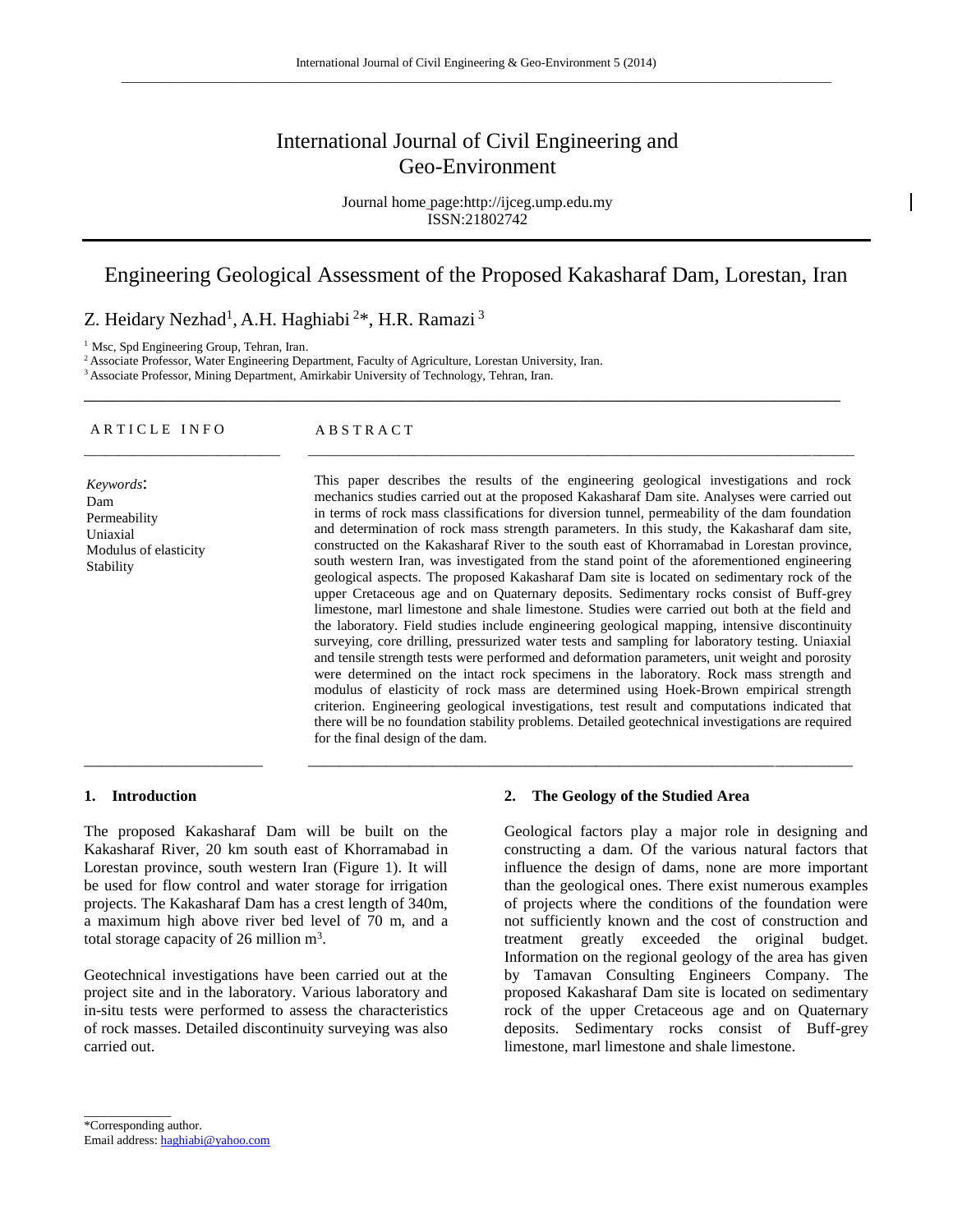A generalized topographic map of dam site with location of boreholes and dam axis is shown in Figure 2. Conglomerates are heterogeneous, massive, grey-red, semi-consolidated, consist of boulder and pebbles within sandy-silty-clay matrix, and are slightly to highly weathered. Buff-grey limestones are well bedded, strong, and micritic with 5 cm of slip cleavage marl. Marl and

shale limestone are Dark-grey with intercalation of black shale and sandy green shale contain fracture and slips cleavage and eroded. Quaternary deposits are composed of recent alluvial deposit, scree (soft deposits on slopes), and cone of deposition, young terraces, slope washed and debris cobbles gravel.



**Figure 1:** Location map of the study area



**Figure 2:** Locations of the boreholes and dam axis of the Kakasharaf Dam site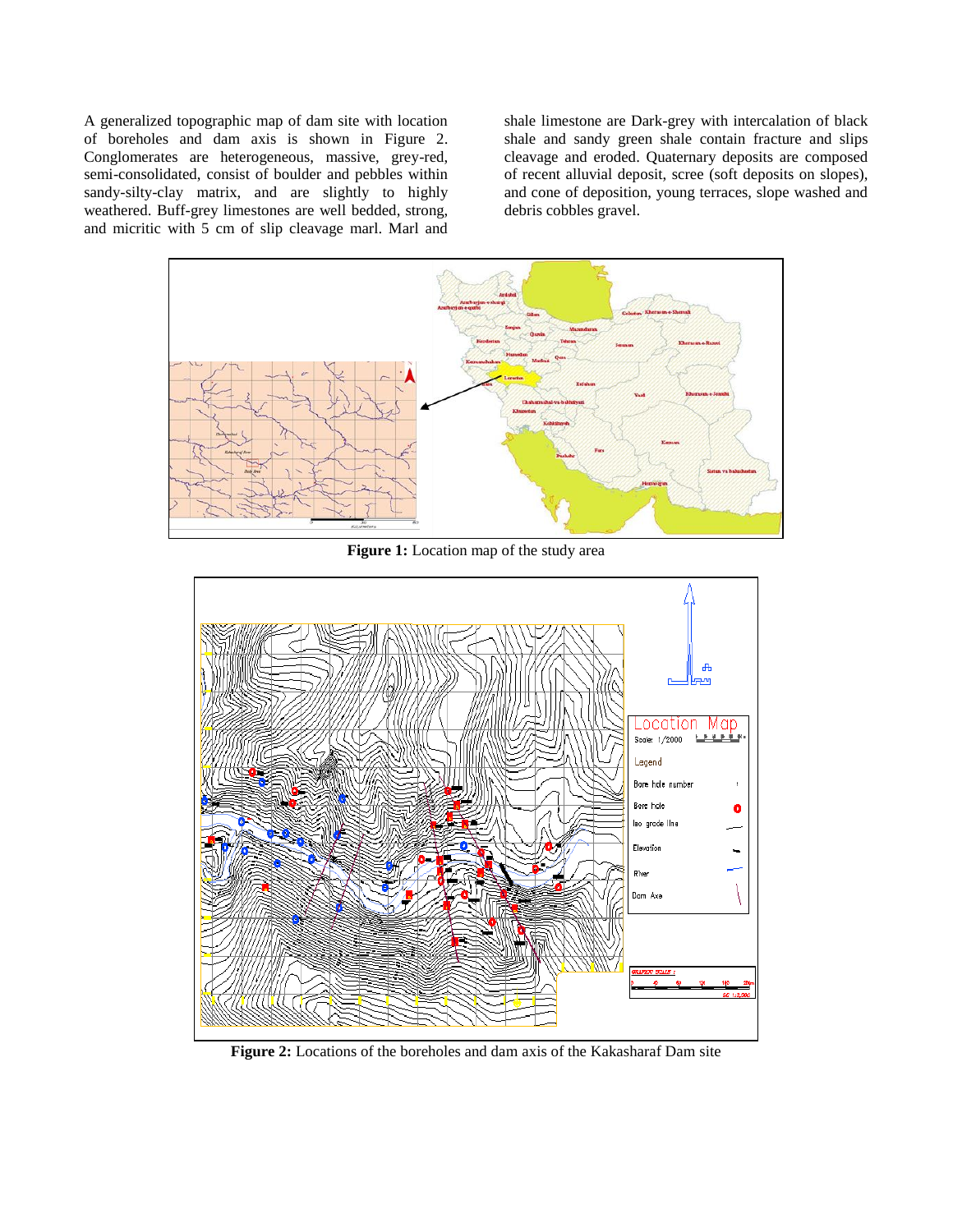#### **3. Characteristics of Discontinuities**

In the study area many fissures and fractures with varying orientation developed in response to tectonic. Quantitative description of discontinuities including orientation, spacing, persistence, roughness, aperture and filling were determined at the site by exposure logging in accordance to ISRM (1978). The strikes and dips of 300 joints on the left shore of the dam, and 364 joints on the right shore were measured. Discontinuity orientations were evaluated utilizing a computer program based on equal-area stereo graphic projection namely Dips 5.1 (Diederichs and Hoek, 1989).

The dominant discontinuities sets are distinguished on the left and right shore are shown in Figure 3 and Figure 4. Right shore dominant discontinuity sets;

| $1m$ : | 67/023 |
|--------|--------|
| 2m:    | 83/43  |
| 3m:    | 47/49  |
| 4m:    | 35/232 |
|        |        |

Left shore dominant discontinuity sets;

| 1 <sub>m</sub> | 19/57  |
|----------------|--------|
| 2m:            | 67/026 |
| $3m$ :         | 80/330 |
|                | 221117 |

4m: 66/147



**Figure 3**: Dominant joint sets on right bank of the Kakasharaf Dam site.



**Figure 4**: Dominant joint sets on left bank of the Kakasharaf Dam site.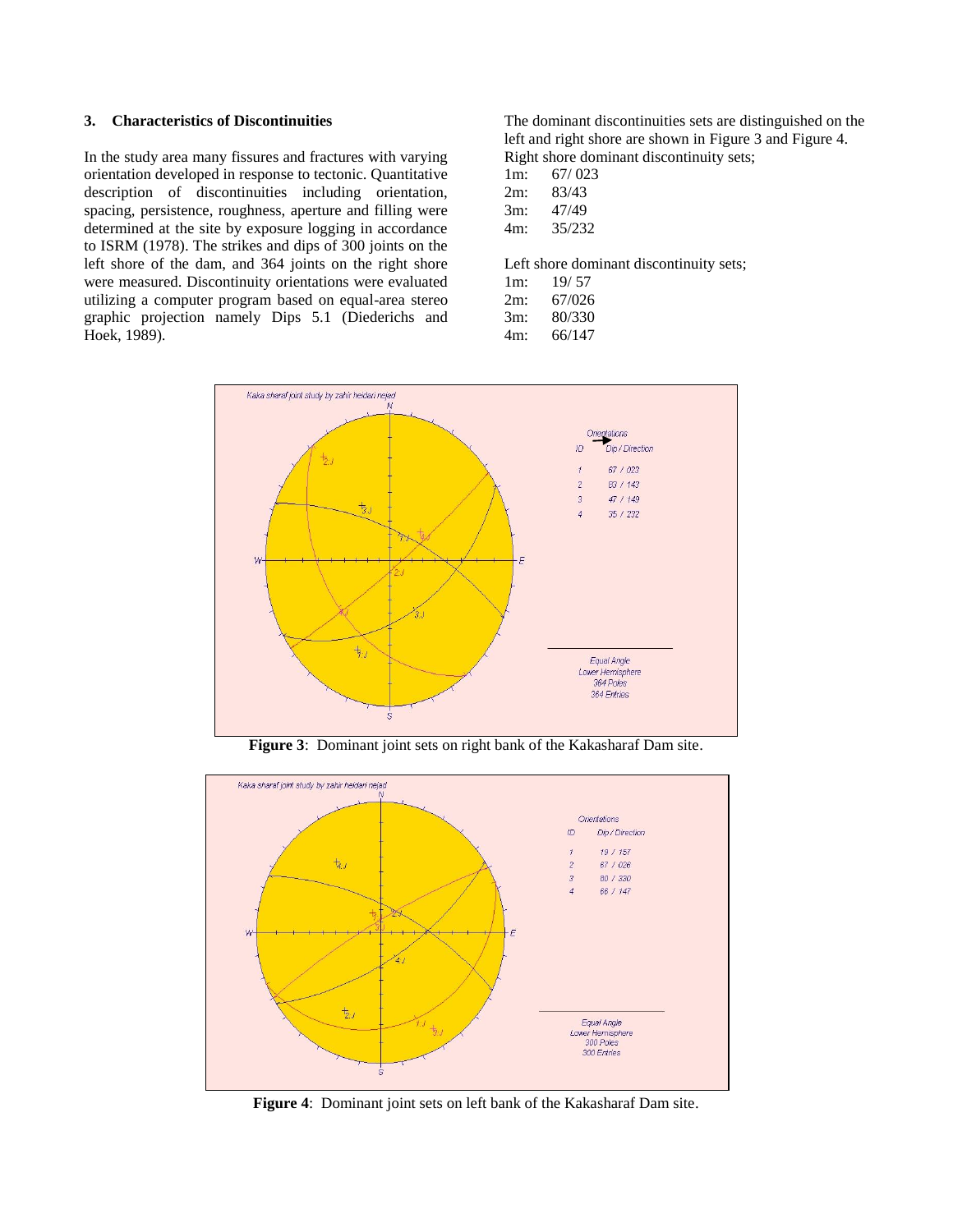The discontinuities are filled by clay, calcite, limonite, hematite and silica. It is noted that in some section of Kakasharaf Dam site, the clay fillings have been leached by surface waters.

During the field surveys, engineering geological map of the Kakasharaf Dam site and the geological cross section along the dam axis was constructed. In addition, an examination was made of 1759 m of the core, from 25 boreholes drilled by the General Directorate of state hydraulic works. The RQD values of the left shore and right shore were determined.

The histograms shown in Figure 5 were prepared using RQD divisions proposed by Deere (1962). From this figure, the rock quantities of the right shore have the following distribution: 4% excellent, 15% good, 16% fair, 21% poor, and 44% very poor. Similarly, the left shore have the following distribution of rock quality: 1% excellent, 6% good, 17% fair, 27% poor, and 49% very poor. Table 1 shows the main orientation, spacing, persistence, aperture and roughness of discontinuities. These were described using the scan-line survey Method following the ISRM (1978) description criteria.



**Figure 5**: The RQD values of the left shore and right shore.

| <b>Properties</b> | <b>Spacing</b> | <b>Description</b>      | Percentage |                |
|-------------------|----------------|-------------------------|------------|----------------|
|                   |                |                         | ml         | Shl            |
| Spacing (mm)      | $<$ 20         | Extremely close spacing | 7          | 10             |
|                   | $20 - 60$      | Very close spacing      | 29         | 15             |
|                   | 60-200         | Close spacing           | 35         | 43             |
|                   | 200-600        | Moderate spacing        | 25         | 24             |
|                   | 600-2000       | Wide spacing            | 4          | $\,8$          |
| Persistence(m)    | $\leq$ 1       | Very low persistence    | 28         |                |
|                   | $1-3$          | Low persistence         | 60         |                |
|                   | $3-10$         | Medium persistence      | 12         |                |
|                   | $10-20$        | High persistence        |            |                |
|                   | >20            | Very high persistence   |            |                |
| Aperture (mm)     | < 0.1          | Very tight              | 10         | 12             |
|                   | $0.1 - 25$     | Tight                   | 8          | 3              |
|                   | $0.25 - 50$    | Partly open             | 13         | 16             |
|                   | $0.50 - 2.5$   | Open                    | 18         | 15             |
|                   | $2.5 - 10$     | Moderately wide         | 48         | 45             |
|                   | >10            | Wide                    | 3          | 9              |
| Roughness         | IV             | Rough undulating        | 10         | $\overline{7}$ |
|                   | V              | Smooth undulating       | 5          | 5              |
|                   | VI             | Slickenside undulating  | 9          | 3              |
|                   | VII            | Rough planar            | 62         | 76             |
|                   | VIII           | Smooth planar           | 6          | 5              |
|                   | IX             | Slickenside planar      | 8          | $\overline{4}$ |

**Table 1**: Engineering properties of joints and bedding surfaces and their percentage distribution.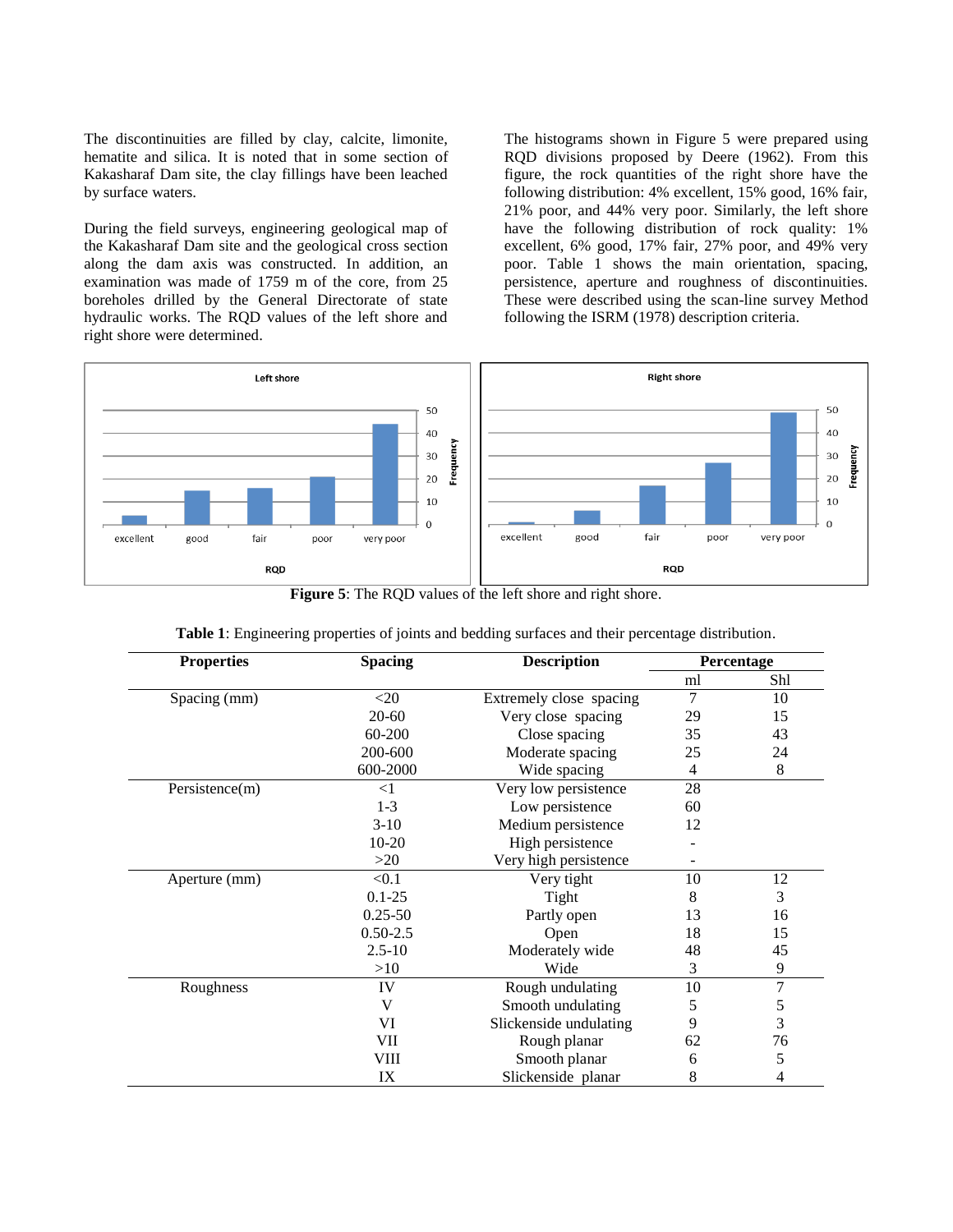## **4. Permeability Testing**

During core drilling, pumping tests were carried out and the permeability of the sedimentary rocks is expressed in terms of Lugeon values. A total of 225 pumping tests were performed at the sedimentary rock units in 22

boreholes. Lugeon values and Test ratio of the sedimentary rocks at Kakasharaf Dam site is shown in Table 2.

| Table 2: Lugeon values and Test ratio of the sedimentary rocks at Kakasharaf Dam site. |               |              |                   |                    |  |  |
|----------------------------------------------------------------------------------------|---------------|--------------|-------------------|--------------------|--|--|
| Id                                                                                     | Lugeon values | No. of tests | <b>Test ratio</b> | <b>Description</b> |  |  |
|                                                                                        | >25           | 83           | 37                | Highly permeable   |  |  |
|                                                                                        | $25 - 5$      | 84           | 38                | Permeable          |  |  |
|                                                                                        | $5-1$         | 36           | 16                | Slightly           |  |  |
|                                                                                        |               |              |                   | permeable          |  |  |
|                                                                                        |               |              |                   | Impermeable        |  |  |

## **5. Physical and Geomechanical Characteristic of the Marl Limestones**

Geomechanical characteristics of a total of 12840 mm core samples of marl limestone were determined in the Engineering Geology Laboratory. The dry unit weights, saturated unit weights, porosity, weighted water absorptions, uniaxial compressive strengths, Poisson ratios, velocities of P and S waves and dynamic and static elasticity modules for the marl limestones were determined on the basis of ASTM (1980, 1996).

**Table 3:** Statistical evaluation of index and geomechanical properties of marl limestones in the study area.

| <b>Properties</b>                                        | Min    | <b>Max</b> | Average  | <b>Variance</b> | <b>Standard Deviation</b> |
|----------------------------------------------------------|--------|------------|----------|-----------------|---------------------------|
|                                                          |        |            |          |                 |                           |
| Saturated unit weight, $\frac{r}{s}$ ( $\frac{t}{m^3}$ ) | 2.480  | 2.600      | 2.560    | 0.004           | 0.690                     |
| Dry unit weight, $\frac{r}{d}$ ( $\frac{t}{m^3}$ )       | 2.410  | 2.560      | 2.510    | 0.006           | 0.077                     |
| Water absorption by weight, $A_a$ (%)                    | 0.640  | 4.570      | 2.310    | 0.777           | 0.881                     |
| Porosity, $n$ $(\%)$                                     | 1.640  | 10.850     | 5.250    | 0.002           | 0.0467                    |
| Dry Poisson ratio, $V_n$                                 | 0.120  | 0.300      | 0.210    | 0.002           | 224.970                   |
| P ware velocity, $v_p$ (m/s)                             | 0.120  | 0.310      | 0.240    | 50612.600       | 224.970                   |
| S ware velocity, $v_s$ (m/s)                             | 5173   | 6084       | 5545.460 | 9030.140        | 95.020                    |
| Point load strength index, is 50 (MPa)                   | 2870   | 3188       | 30340330 | 0.302           | 0.549                     |
| Uniaxial compressive strength, ---- (MPa)                | 3.030  | 4.360      | 68.410   | 19.770          | 24.896                    |
| Static elasticity modules, $E_s$ (GPa)                   | 35.780 | 47.010     | 47.520   | 24.011          | 0.881                     |
| Dynamic elasticity modules, $E_d$ (GPa)                  | 59.740 | 70.470     | 65.920   | 18.188          | 4.264                     |

#### **6. Physical and Geomechanical Characteristics of the Shale Lime Stones**

Geomechanical characteristics of a total of 15810 mm core samples of shale limestone were determined in Engineering Geology Laboratory.

The dry unit weights, saturated unit weights, porosity, weighted water absorptions, uniaxial compressive strengths, Poisson ratios, velocities of P and S waves and dynamic and static elasticity modules for the shale limestones were determined on the basis of ASTM (1980, 1996) And ISRM (1978). Minimum, maximum, average and standard deviation for these parameters are given in Table 4.

## **7. Engineering Classification of the Rock Mass**

The marl limestones and shale limestones were classified according to the RMR (Bieniawski, 1989) system in order to determine what kinds of support systems should be used in the diversion and power tunnels. RMR values, the parameters used in rock- mass classification and corresponding point totals for best- and worst- casescenarios, are given in Table 5 and Table 6 and Table 7.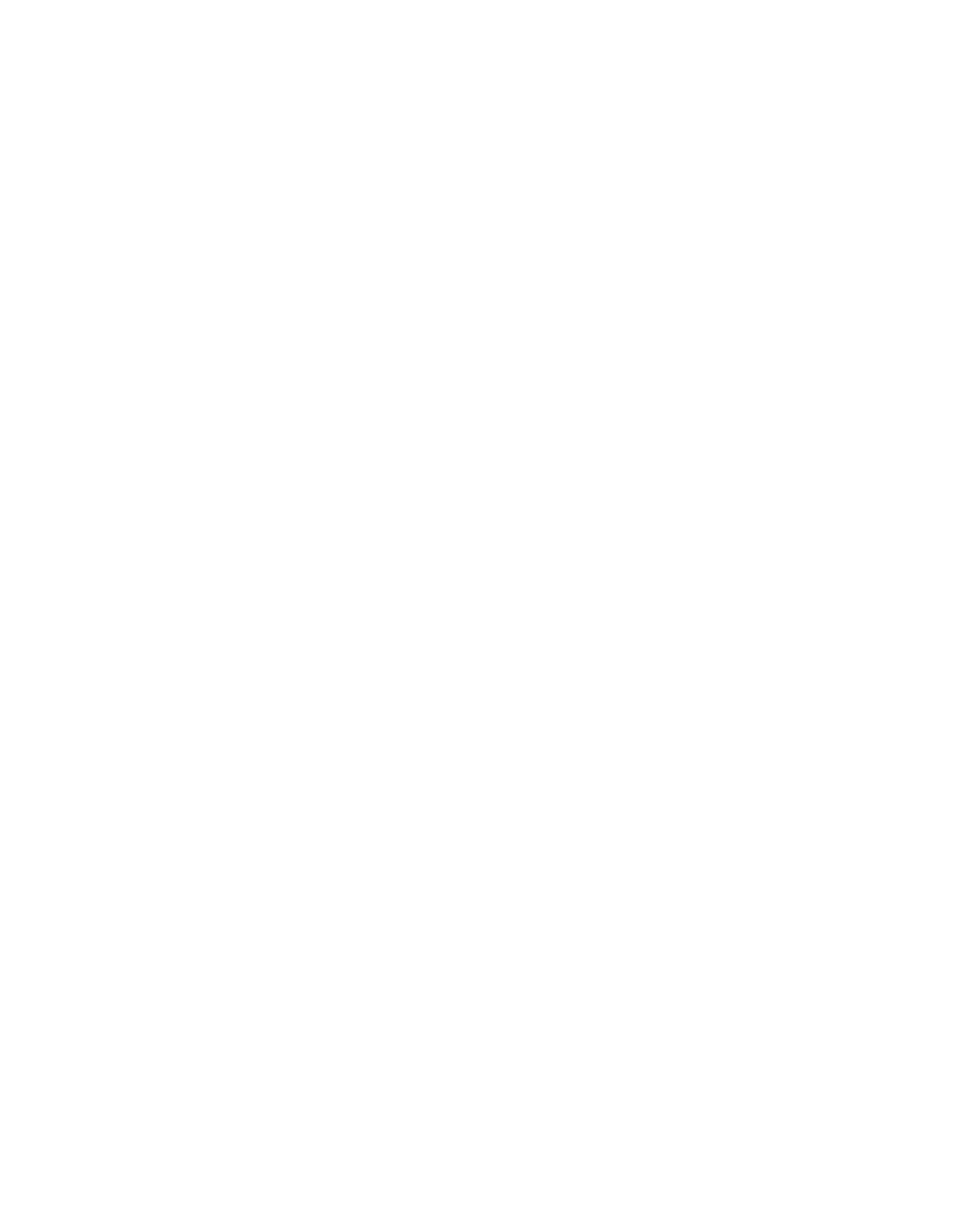| <b>Properties</b>                                        | Min    | <b>Max</b> | Average | $\mu$ , $\mu$ , $\mu$ , $\sigma$ , $\sigma$ , $\sigma$ , $\sigma$ , $\sigma$ , $\sigma$ , $\sigma$ , $\sigma$ , $\sigma$ , $\sigma$ , $\sigma$ , $\sigma$ , $\sigma$ , $\sigma$ , $\sigma$ , $\sigma$ , $\sigma$ , $\sigma$ , $\sigma$ , $\sigma$ , $\sigma$ , $\sigma$ , $\sigma$ , $\sigma$ , $\sigma$ , $\sigma$ , $\sigma$ , $\sigma$ , $\sigma$ , $\sigma$ , $\sigma$ , $\sigma$ , $\sigma$ , $\sigma$ ,<br><b>Variance</b> | <b>Standard Deviation</b> |
|----------------------------------------------------------|--------|------------|---------|----------------------------------------------------------------------------------------------------------------------------------------------------------------------------------------------------------------------------------------------------------------------------------------------------------------------------------------------------------------------------------------------------------------------------------|---------------------------|
|                                                          |        |            |         |                                                                                                                                                                                                                                                                                                                                                                                                                                  |                           |
| Saturated unit weight, $\frac{r}{s}$ ( $\frac{r}{s^3}$ ) | 2.500  | 2.680      | 2.620   | 0.001                                                                                                                                                                                                                                                                                                                                                                                                                            | 0.040                     |
| Dry unit weight, $\frac{r}{d}$ ( $\frac{t}{3}$ )         | 2.440  | 2.690      | 2.590   | 0.003                                                                                                                                                                                                                                                                                                                                                                                                                            | 0.050                     |
| Water absorption by weight, $A_a$ (%)                    | 0.640  | 2.750      | 2.250   | 0.360                                                                                                                                                                                                                                                                                                                                                                                                                            | 0.600                     |
| Porosity, $n$ $(\%)$                                     | 1.640  | 6.960      | 3.190   | 2.160                                                                                                                                                                                                                                                                                                                                                                                                                            | 1.470                     |
| Dry Poisson ratio, $V_n$                                 | 0.450  | 0.220      | 0.180   | 0.0003                                                                                                                                                                                                                                                                                                                                                                                                                           | 0.020                     |
| P ware velocity, $v_p(m/s)$                              | 0.160  | 0.270      | 0.200   | 0.0017                                                                                                                                                                                                                                                                                                                                                                                                                           | 0.040                     |
| S ware velocity, $v_s$ (m/s)                             | 0.130  | 5568       | 5201    | 52007                                                                                                                                                                                                                                                                                                                                                                                                                            | 228                       |
| Point load strength index, is 50 (MPa)                   | 4932   | 2919       | 2686    | 31982                                                                                                                                                                                                                                                                                                                                                                                                                            | 179                       |
| Uniaxial compressive strength, ---- (MPa)                | 2301   | 4.800      | 3.470   | 0.794                                                                                                                                                                                                                                                                                                                                                                                                                            | 0.891                     |
| Static elasticity modules, $E_s$ (GPa)                   | 36.080 | 69.560     | 55.930  | 146.130                                                                                                                                                                                                                                                                                                                                                                                                                          | 12.090                    |
| Dynamic elasticity modules, $E_d$ (GPa)                  | 30.950 | 48.170     | 39.900  | 39.580                                                                                                                                                                                                                                                                                                                                                                                                                           | 6.290                     |

**Table 4:** Statistical evaluation of index and geomechanical properties of the shale limestone in the study area

**Table 5:** Classification of the marl limestone at the dam site based on RMR system

| <b>Parameters</b>                           | Parameters rating or description |        |             |        |
|---------------------------------------------|----------------------------------|--------|-------------|--------|
| Uniaxial compressive strength, (MPa)        | Min                              | Rating | Max         | Rating |
| Rock Quality Designation (%)                | 4                                |        | 120         | 12     |
| Spacing of discontinuities (m)              | 10                               |        | 95          | 20     |
| Condition of discontinuities continuity (m) | < 0/006                          |        | >2          | 20     |
| Spacing (mm)                                | > 20                             |        | $\leq 1$    | 6      |
| Roughness                                   | > 5                              |        | None        | 6      |
| Filling                                     | Polished                         |        | Smooth      |        |
| Weathering degree                           | None                             | h      | Hard        |        |
| Ground water conditions                     | <b>Highly</b>                    |        | Slightly    |        |
| Orientation of discontinuities RMR          | Wet                              |        | Dripping    |        |
|                                             | Unfavorable                      | $-10$  | Unfavorable | $-10$  |
| <b>RMR</b>                                  |                                  | 12     |             | 66     |

**Table 6:** Classification of the shale limestone at the dam site based on RMR system

| <b>Parameters</b>                           | Parameters rating or description |        |             |        |  |  |
|---------------------------------------------|----------------------------------|--------|-------------|--------|--|--|
| Uniaxial compressive strength, (MPa)        | Min                              | Rating | Max         | Rating |  |  |
| Rock Quality Designation (%)                |                                  |        | 95          |        |  |  |
| Spacing of discontinuities (m)              |                                  |        | 80          | 15     |  |  |
| Condition of discontinuities continuity (m) | < 0/006                          |        | >2          | 20     |  |  |
| Spacing (mm)                                | >20                              |        | $\leq 1$    | n      |  |  |
| Roughness                                   | > 5                              |        | None        |        |  |  |
| Filling                                     | Polished                         |        | Smooth      |        |  |  |
| Weathering degree                           | None                             |        | Hard        |        |  |  |
| Ground water conditions                     | Highly                           |        | Slightly    |        |  |  |
| Orientation of discontinuities RMR          | Wet                              |        | Dripping    |        |  |  |
|                                             | Unfavorable                      | $-10$  | Unfavorable | $-10$  |  |  |
| <b>RMR</b>                                  |                                  | 13     |             | 56     |  |  |

| <b>Table 7:</b> Classification of marl and shale limestone based on RMR values |                                          |                       |                        |                       |  |  |  |
|--------------------------------------------------------------------------------|------------------------------------------|-----------------------|------------------------|-----------------------|--|--|--|
|                                                                                | Marl limestone<br><b>Shale limestone</b> |                       |                        |                       |  |  |  |
|                                                                                | <b>Worst condition</b>                   | <b>Best condition</b> | <b>Worst condition</b> | <b>Best condition</b> |  |  |  |
| <b>RMR</b> value                                                               |                                          | 66                    |                        | 56                    |  |  |  |
| Group                                                                          |                                          |                       |                        |                       |  |  |  |
| Description                                                                    | Very weak rock                           | Good Rock             | Very weak Rock         | Medium Rock           |  |  |  |